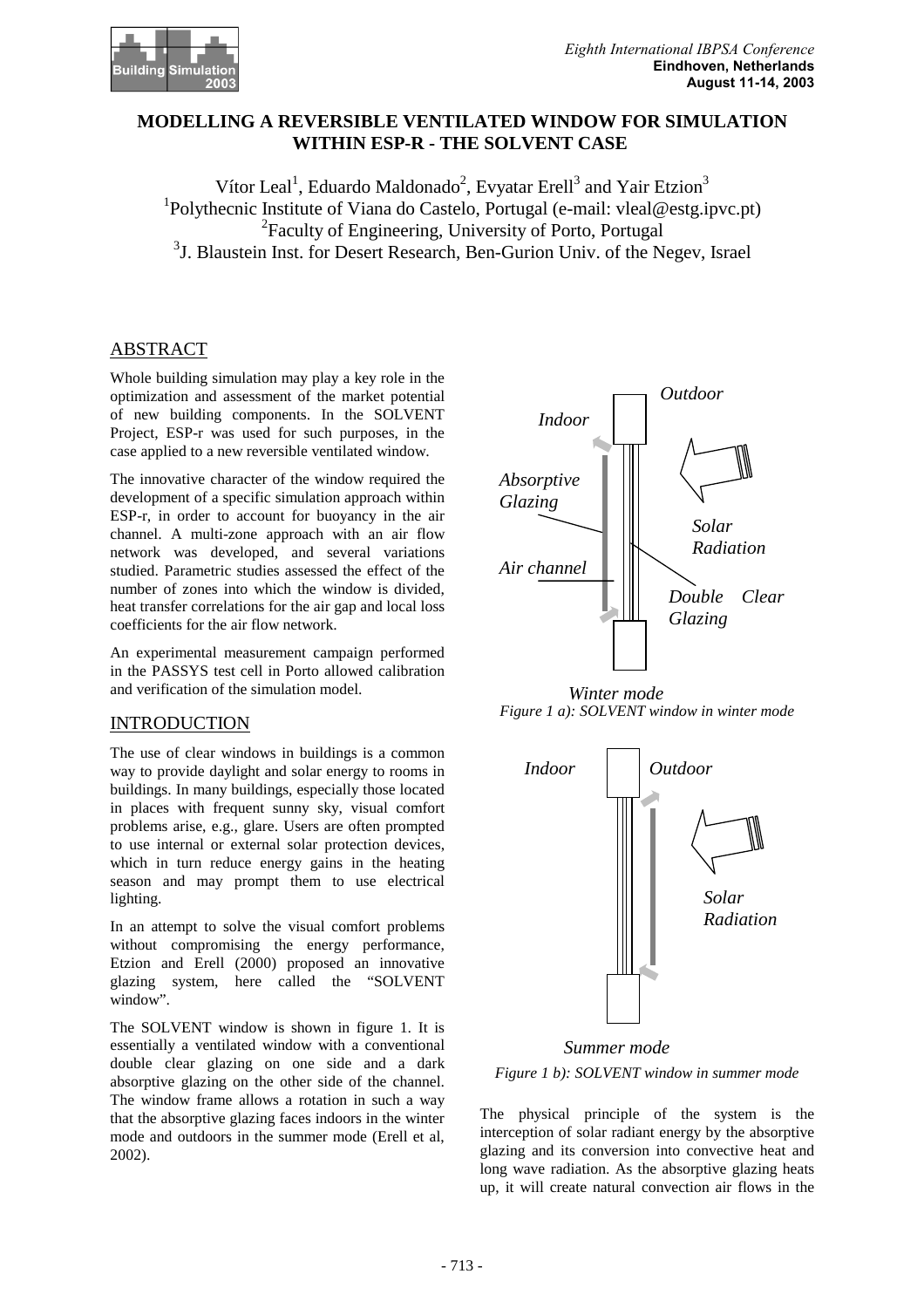air channel and along its free face. A correct quantification of the energy flows is thus essential for evaluation of the SOLVENT window energy performance when integrated in real(istic) buildings.

The development of this glazing system was the aim of an EU project named SOLVENT. One of the project goals was to study the energy impact of the window on several types of buildings in various climates. The thermal simulation software ESP-r (ESRU, 2000; Clarke, 2001) was selected for this purpose.

Modelling the SOLVENT window within ESP-r in a conventional way could not account for the flow in the air channel and the heat convected by this means. A special procedure was thus needed, capable of accounting for the buoyancy in the air channel and of describing the induced air flow.

## MODELLING APPROACH

To account for the combined effect of heat and mass flow in building simulation, two alternatives can be considered:

- i) CFD simulation
- ii) Air flow network coupled with energy balance.

The first alternative probably has the potential to achieve more accurate results. However, several reasons render it difficult to implement in practice. As one of the goals is to obtain results for long periods (frequently a complete year), the dynamic simulation of the air flow in the channel, if at all possible, would require computational resources much beyond the scope of the study. Along with this difficulty, the experimental setup necessary for calibrating and validating a CFD model is usually complex.

The second alternative provides a method compatible with simulation of long periods, and it is easier to calibrate and integrate with other heat fluxes such as solar radiation absorption in the glazings, long wavelength exchanges between the glazings, etc. This kind of approach has been used in the simulation of PV façade elements (Clarke et al., 1997) and doubleskin façades with one opaque wall (Hensen et al., 2002).

The use of this technique requires that the air channel be divided into two or more thermal zones, linked to each other and to external nodes by components. Figure 2 represents an ESP-r model of the SOLVENT window constructed according to this approach.

While the physical description of the system and the inclusion of the angular-dependent optical properties of the absorptive glazing and of the double-clear glazing are straightforward, there are a number of questions that may require some research:

- The number of zones into which the window must be divided.
- ii) The heat transfer coefficient values or correlations that shall be used in the air channel surfaces.
- iii) The localized pressure loss coefficients for the inlet and outlet of the channel.



*Figure 2: SOLVENT window air network modeling* 

The assessment of the adequacy of the possible parameters and the calibration the simulation model were obtained by considering a window mounted in a PASSYS test cell in Porto (Vandaele et al, 1994). An ESP-r model of the test cell integrating the SOLVENT window was developed for comparison of simulation results with measurements. Figure 3 shows a representation of the model geometry.

The base case was built before specific measured data became available, so it may represent the approach of a modeller who has no prior data.

The window was divided into four thermal zones, vertically interconnected. The division into several thermal zones was intended to account for the pressure variation and buoyancy effects, but the number of zones itself (4) was arbitrary.

The default heat transfer coefficients computed by ESP-r were used for all surfaces.

Regarding localized pressure drop coefficients, they were computed from standard fluid mechanics relations (Munson et al, 1998), using Kin=0.5 for the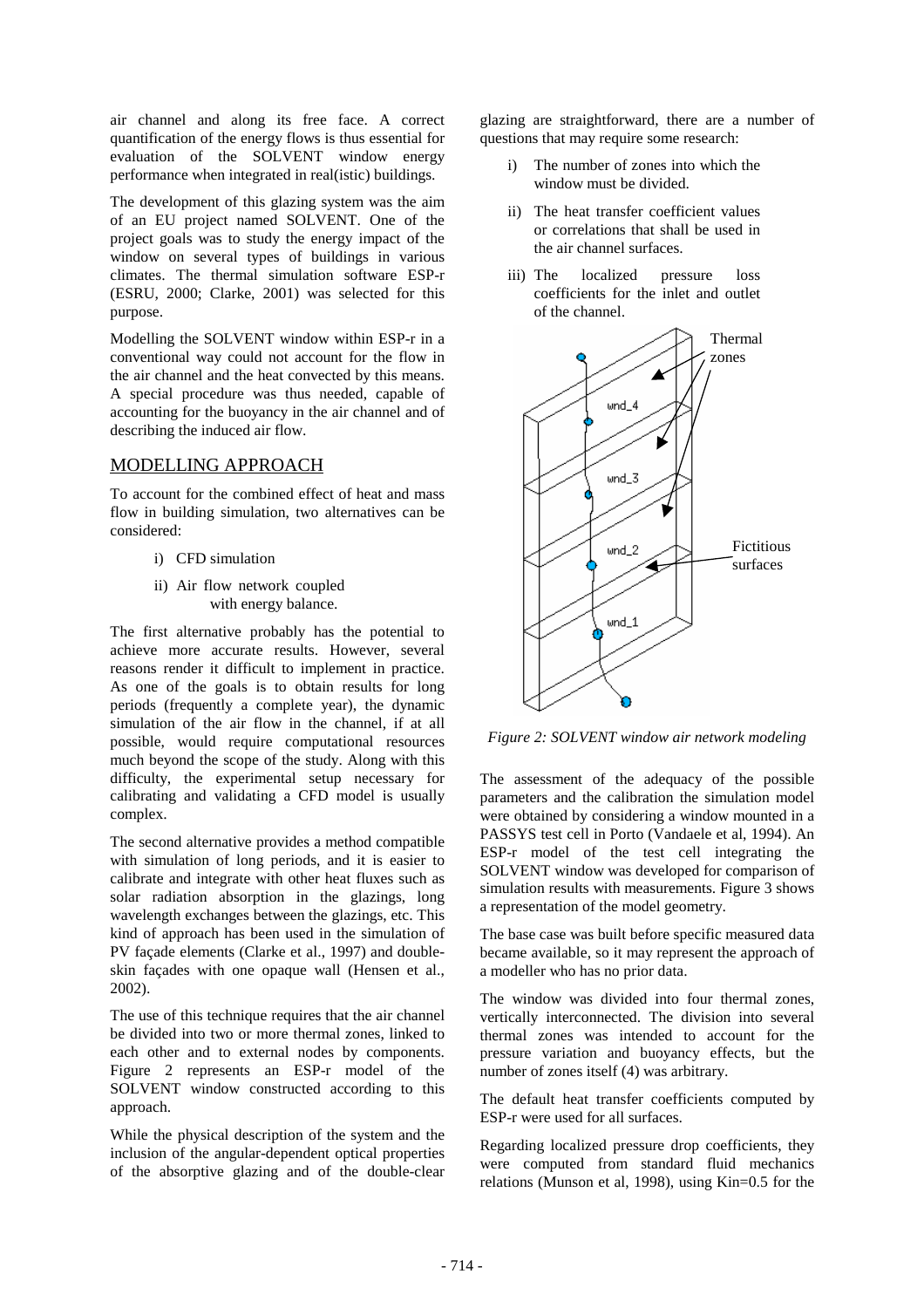inlet and Kout=1 for the outlet. Curve effects were neglected because the elbows were coincident with the inlet/outlet and because they were very smooth.



*Figure 3: ESP-r model of the PASSYS test cell in Porto with the SOLVENT window integrated.* 

# EXPERIMENTAL SETUP

The experimental setup comprised a SOLVENT window installed in the PASSYS test cell located in Porto and instrumentation to monitor its thermal and daylighting behaviour. Figure 4 shows a view of the SOLVENT window (in summer mode) installed in the test cell and some associated instrumentation (Leal et al, 2002-1).

The main monitored quantities were, along with outdoor climatic variables, the absorptive glazing temperature, the clear glazing temperature at both panes, the air temperature at different heights in the air channel and the air velocity in the centre of the channel. Figure 5 shows a scheme of the window and measuring instrumentation. Some interesting difficulties associated with temperature measurement under incidence of strong solar radiation were identified but are out of the scope of this paper and left for discussion elsewhere (Leal et al, 2002-2).

# NUMBER OF ZONES

It has been reported (e.g. Clarke et al., 1997; Hensen et al., 2002) that the division of a window into several zones linked by an air flow network has the potential to account for buoyancy and natural convection effects. No rule has however been given which allows the determination of the number of divisions needed.



*Figure 4: Prototype of the SOLVENT window (in summer mode) installed at the PASSYS test cell.* 



*Figure 5: Location of measurement sensors.* 

This section presents a parametric study of the number of zones into which the window air channel should be divided and the comparison of results with measurements in the test cell. Alternatives considered were models with window comprising 1, 2, 4 or 8 zones. Convection calculations were left in ESP-r default mode and the local loss coefficients were also kept at  $K=0.5$  for the inlet and  $K=1.0$  for the outlet of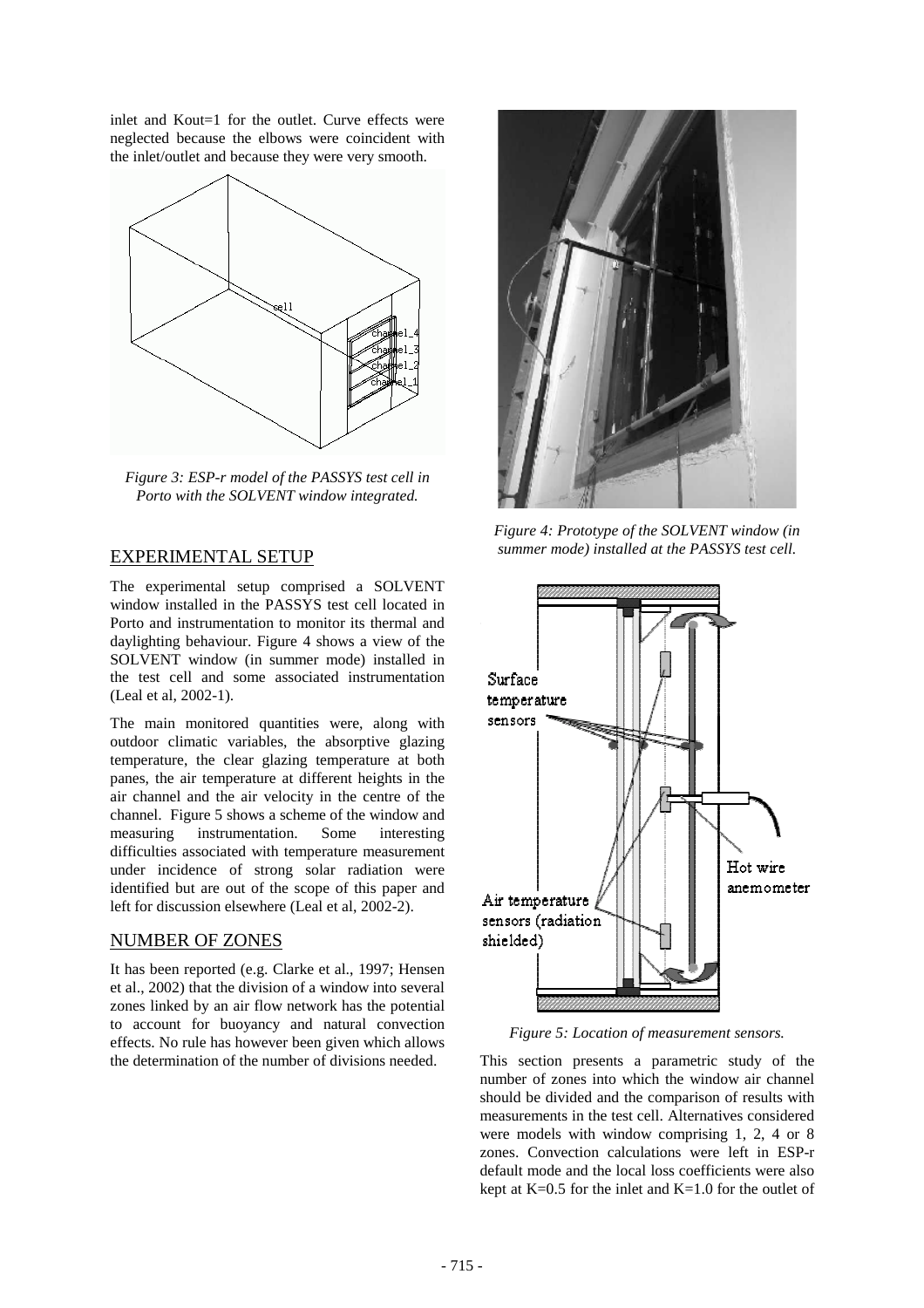the air channel. Simulations were performed for the Winter mode (i.e., with channel open to indoors) in order to minimise the effect of wind.

Results show hourly averages of system temperatures and air velocity for a period of three days starting at 0:00 h of November  $8<sup>th</sup>$  2001, and daily cooling needs for the period 29 October-13 November. An error analysis is also presented in table 1, showing absolute mean deviation between simulation and measurements as computed by:

$$
AMD = \frac{\sum |X_{simul,i} - X_{meas,i}|}{n}
$$
 (eq. 1)



*Figure 6: Absorptive glazing temperature as measured or simulated with several alternatives.* 



*Figure 7: Air temperature at channel mid-height as measured or simulated with several alternatives.* 



*Figure 8: Air velocity at channel mid-height as measured or simulated with several alternatives.* 

It can be noted that there is a substantial dependence of the simulation results upon the number of zones into which the window is divided. The simulated values of the temperature of the tinted glazing using models with 1, 2 and 4 zones nearly overlap. Values are similar to measured temperatures, but thermal inertia seems to be clearly overestimated in the simulations. The 8-zone model, however, leads to lower temperature predictions, with peak differences around 5ºC.

In the prediction of air gap temperature mid-height, models with 1, 2 or 4 zones lead again to similar results, but simulated values in this case are somewhat higher than measured temperature. The 8 zone model, on the other hand, underpredicts the air gap temperature.

The issue of air gap velocity is particularly sensitive to the number of divisions. 1 or 2-zone models were not able to simulate the air flow. The 4-zone model predicts some flow, while predictions derived from the 8-zone model are clearly closer to the measured velocity. It must be noted that ESP-r presents as output the volumetric or mass air flow, and not the air velocity. Calculated air velocity represents an average value for the cross-section, assuming uniform profile.



*Figure 9: Cooling needs as measured and as simulated with several alternatives.* 

*Table 1: Absolute mean deviation between simulated and measured values.* 

| Number of zones<br>in model                   |      | 2    |      |      |
|-----------------------------------------------|------|------|------|------|
| Absorpt. glazing<br>temperature $(^{\circ}C)$ | 6.0  | 5.5  | 5.7  | 4.6  |
| Air gap temp. mid-<br>height $(C)$            | 4.6  | 4.1  | 4.1  | 2.8  |
| Velocity in the air<br>gap(m/s)               | 0.24 | 0.24 | 0.15 | 0.11 |
| Cooling needs<br>(kWh/day)                    | 0.50 | 0.57 | 0.30 | 0.32 |

Finally, with respect to the cooling needs of the test cell, the 4-zone and 8-zone models performed noticeably better than the 1-zone or 2-zone models, but with little difference between them. This issue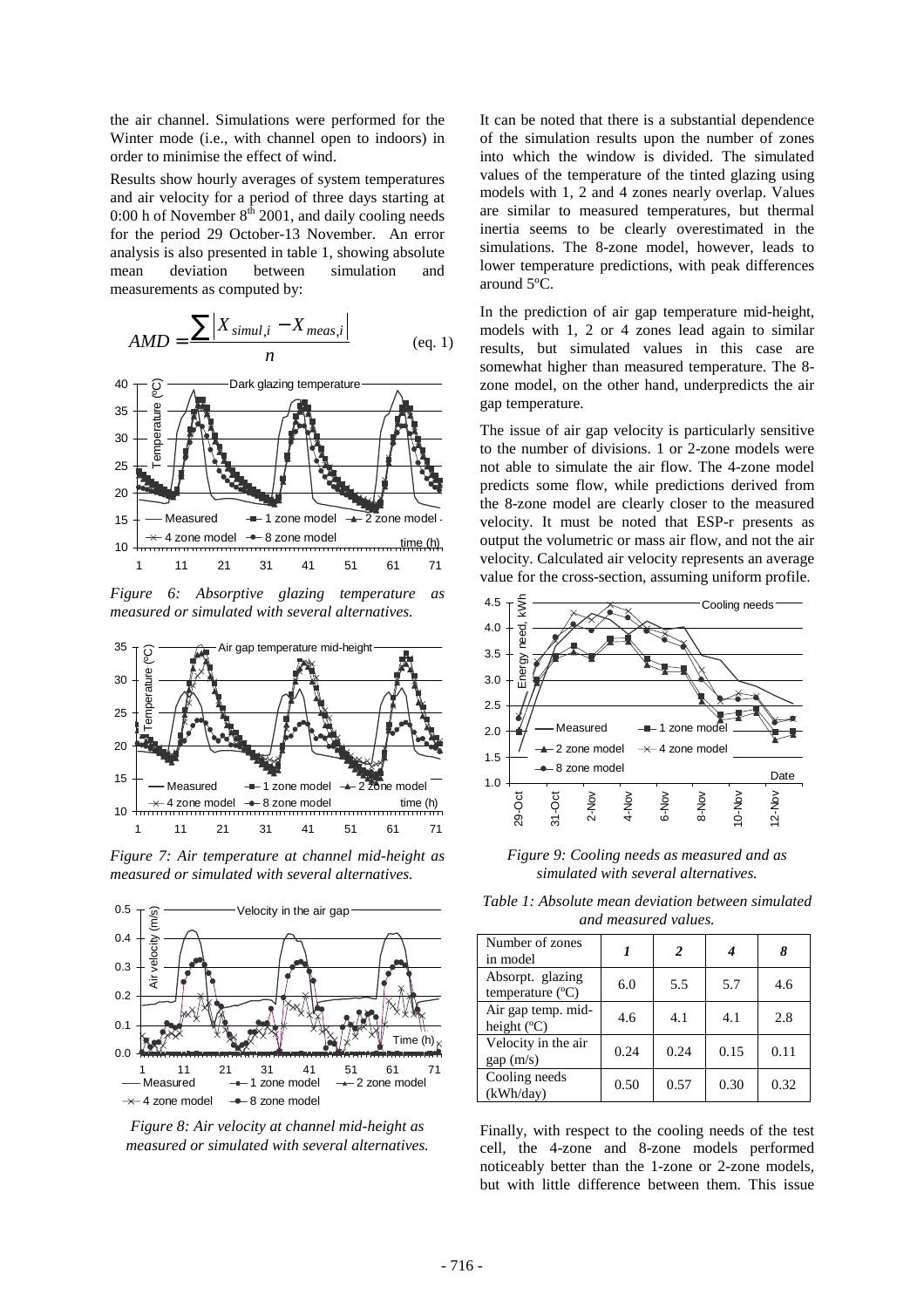was considered decisive in this study, since the aim was to simulate the impact of the window upon building energy consumption.

## HEAT TRANSFER COEFFICIENT

Since the window is being treated as a set of thermal zones, the heat transfer coefficients computed by ESP-r for the inner surfaces of the air channel are the same as for room internal surfaces. These are usually computed by Alamdari-Hammond correlations. A more specific correlation for laminar channel flow with isothermal walls can be found in the literature (Bar-Cohen and Rosenhow, 1984):

$$
Nu_S = \left[576\left(Ra_S\frac{S}{H}\right)^{-2} + 2.87\left(Ra_S\frac{S}{H}\right)^{-0.5}\right]^{-0.5} \text{(eq. 2)}
$$

The resultant heat transfer coefficient, depending on the aspect ratio S/H and on the temperature difference between the surfaces and the air at the inlet is plotted in figure 10. For a window 1 m high, with an air gap of 4.5 cm and a ∆T slightly below 20ºC a value of  $h=3.0$  W/m<sup>2</sup>.K is representative.



*Figure 10 Heat transfer coefficient in the air gap according to equation 2.* 

In practice, however, the air flow in the air gap is not always laminar, the glass panes are not isothermal and may have different temperatures, etc. Based on experimental data from the SOLVENT window, Molina and Maestre (2002) suggested the following correlation for a 4.5 cm air gap channel:

$$
h = 3.00 \Delta T^{\frac{1}{3}}
$$
 (eq. 3)

This correlation leads to substantially higher heat transfer coefficients. For instance, with a difference of 20 ºC between the average temperature of the glazings and the temperature of the entering air, the predicted heat transfer coefficient is 8.1  $W/m^2$ .K

Changing the convection coefficients within ESP-r is possible by imposing fixed *h* values for pre-defined periods or by selecting a pre-defined correlation that will be active whenever the HVAC system is active in the zone (Beausoleil-Morrison, 2001).

It is known from boundary-layer theory that heat transfer coefficients are higher at the beginning of the surface and then decrease (with the possibility of increasing again if there is a transition to turbulent flow at a certain point). This study developed in the frame of length-average heat transfer coefficients, and thus a uniform value was assumed for the entire area of the surface modelled.

This study considered three different alternatives:

- i) Default correlations (Alamdari-Hammond);
- ii) An imposed value of  $h=3.0$  W/m<sup>2</sup>.K from 8:00 to 20:00 (approx. during daytime).
- iii) An imposed value of  $h=8.0$  W/m<sup>2</sup>.K from 8:00 to 20:00 (approx. during daytime).

A fourth alternative, corresponding to the dynamic use of the correlation in eq.3, i.e., with heat transfer coefficients being calculated at each time-step, has also been attempted. However, the default mechanism implemented in ESP-r that allows imposing a correlation considers the temperature difference *between the surface and the air in the zone*. Imposing a correlation considering the temperature difference *between the glazing and the air entering the channel*, as in eq. 3., would require non-trivial changes to the source code and therefore this alternative was discarded due to time availability constraints.

The number of window zones was kept at 4 and the sum of local pressure loss coefficients at K=1.5.

Results of measurements and simulations are presented in figures 11 to 14. These results show that the method of calculating the heat transfer coefficient had little effect on the accuracy of the predictions for the temperature of the tinted glazing and for the velocity in the air gap. All alternatives also gave similar predictions for the air gap temperature, except the alternative with  $h=8$  W/m<sup>2</sup>.K, which yielded results closer to measured values (though still with substantial deviations), thus confirming the validity of analysis reported by Molina and Maestre, eq. 3.

Regarding the prediction of the cooling load, fundamental to the assessment of the window energy performance, none of the alternatives was clearly better than the others. Errors in the predicted cooling needs for the entire period  $29<sup>th</sup>$  October-13<sup>th</sup> November were less than 1.0% for all alternatives. However, there were non-negligible differences among predictions at a daily level.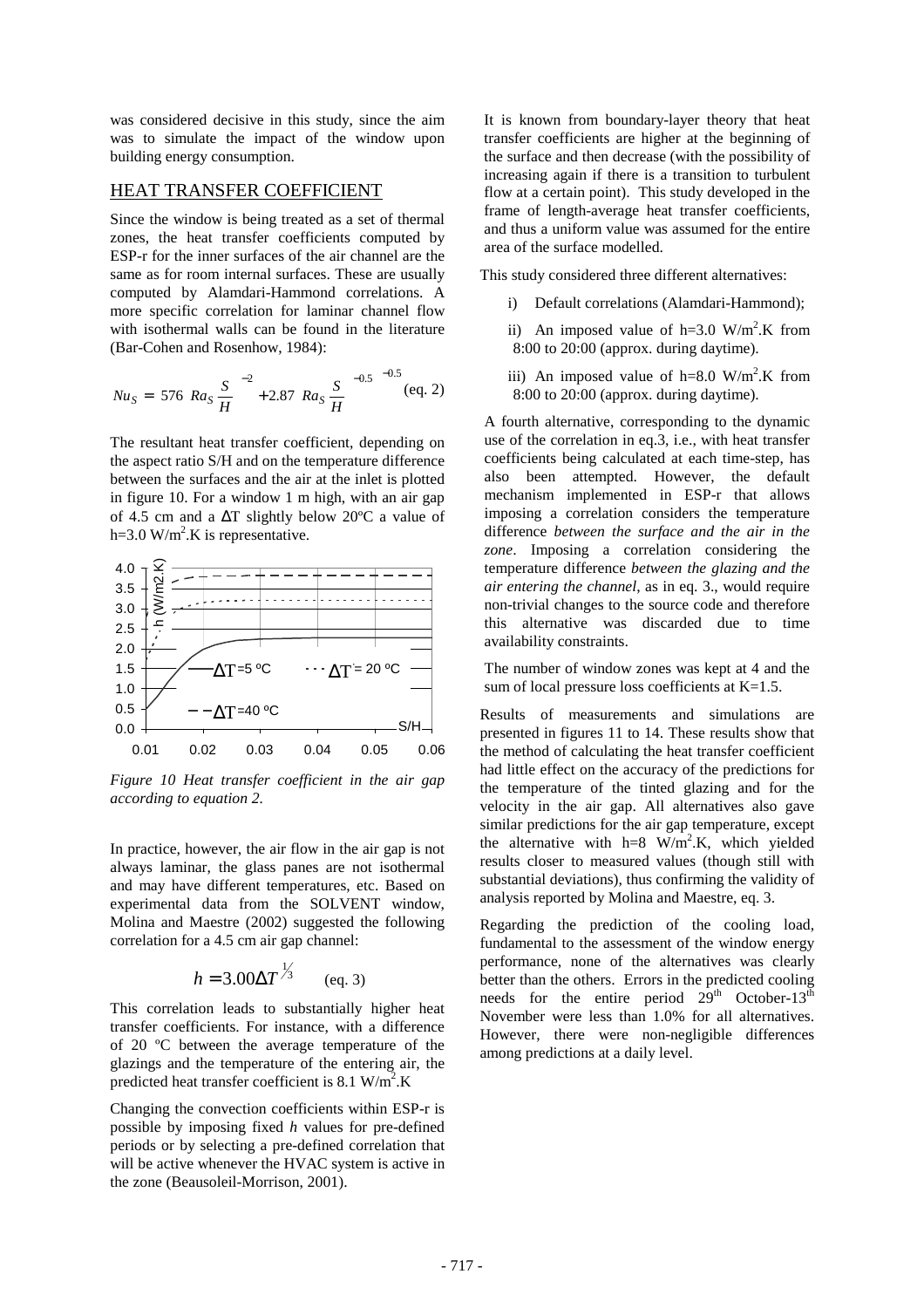

*Figure 11: Tinted glazing temperature as measured and as simulated with several alternatives.* 



*Figure 12: Air temperature at channel mid-height* 



*Figure 13: Air velocity at channel mid-height* 



*Figure 14: Cooling needs.* 

| Table 2: Absolute mean deviation between simulated |  |  |  |  |
|----------------------------------------------------|--|--|--|--|
| and measured values.                               |  |  |  |  |

|                                               | <b>ESP</b><br>default | $h=3$<br>W/m <sup>2</sup> K | $h = 8$<br>W/m <sup>2</sup> K |
|-----------------------------------------------|-----------------------|-----------------------------|-------------------------------|
| Absorpt. glazing<br>temperature $(^{\circ}C)$ | 5.7                   | 6.3                         | 5.7                           |
| Air gap temp. mid-<br>height $(C)$            | 4.1                   | 4.4                         | 3.4                           |
| Velocity in the air<br>gap(m/s)               | 0.15                  | 0.15                        | 0.15                          |
| Cooling needs<br>(kWh/day)                    | 0.34                  | 0.33                        | 0.37                          |

### LOCALIZED LOSS COEFFICIENT

The construction of an air-flow network requires the input of local pressure drop coefficients. The pressure loss at the considered obstruction is given by:

$$
\Delta P = \frac{1}{2} K \rho V^2
$$
 (eq. 4)

The standard value of K is 0.5 for a sudden contraction (such as the channel inlet) and 1.0 for a sudden expansion (such as the channel outlet). These are however only recommended values, since the exact values depend strongly on the geometry of the streamlines in each particular case.

For this study, three alternatives where considered:

i) K=1.5, based on the standard approach;

ii) K=0.2, representing a scenario of low streamline dispersion;

iii) K=2.0, representing a scenario of higher streamline dispersion, also coincident with the value that Sandberg et al. (2002) reported as leading to good agreement with experimental results.

The number of window zones was kept at 4 and heat transfer coefficients kept in the default mode.

Results for the different alternatives and measurements are shown in figures 15 to 18.



*Figure 15: Dark glazing temperature as measured and as simulated with several local loss coefficient alternatives.*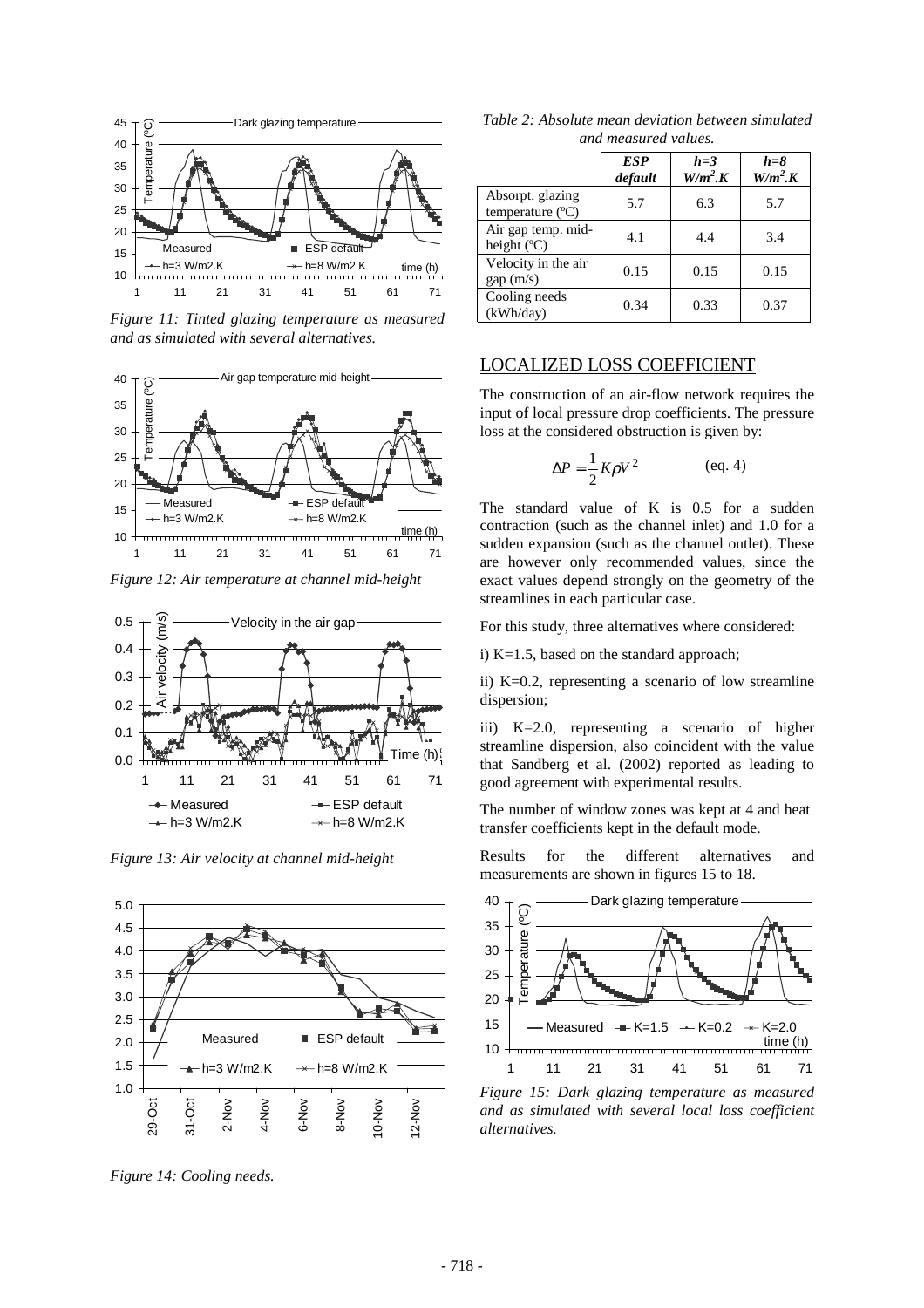

*Figure 16: Air temperature at channel mid-height as measured and as simulated with several local loss coefficient alternatives.* 



*Figure 17: Air velocity at channel mid-height as measured and as simulated.* 



*Figure 18: Cooling needs as measured and as simulated.* 

*Table 3: Absolute mean deviation between simulated and measured values.* 

|                                               | $K=1.5$ | $K=0.2$ | $K=2.0$ |
|-----------------------------------------------|---------|---------|---------|
| Absorpt. glazing<br>temperature $(^{\circ}C)$ | 5.7     | 5.7     | 5.7     |
| Air gap temp. mid-<br>height $(C)$            | 4.1     | 4.1     | 3.2     |
| Velocity in the air<br>gap (m/s)              | 0.15    | 0.13    | 0.16    |
| Cooling needs<br>(kWh/day)                    | 0.34    | 0.34    | 0.36    |

Results show that the influence of the sum of the local loss coefficients in the range analysed is low, except in the following aspects:

The option  $K=2.0$  led to better results in terms of air gap temperature.

The option  $K=0.2$  led to better results in terms of air velocity in the channel.

### CONCLUSIONS

The present study compared the effects of several modelling approaches for a ventilated window, all based on an air flow network. The study focussed on the influence of the following parameters: the number of zones into which the channel is divided; the method for calculating heat transfer coefficients; the values of local pressure loss coefficients.

It was found that the sensitivity of the results to the studied parameters follows the same order:

- The most important parameter is the number of zones in which the window is divided; this is especially important for the assessment of air flow rates in the air channel.
- The second parameter is the heat transfer coefficient.
- The less important parameter is the local loss coefficient.

Generally the results of this study show that the accuracy of the results is satisfactory in terms of heating and cooling loads for long periods such as days or months. There is, however, a perceptible overestimation of thermal inertia in ESP-r simulation, which may have an important impact if there is a dynamic HVAC control of the zone. There seems to be some room for improvement in terms of prediction of particular system variables such as glazing temperatures or air flow rates, which may be important in certain cases.

As the main objective of these simulations in the context of the SOLVENT project was to predict longterm heating and cooling loads, the optimum method for simulation of the window in realistic buildings, was as follows:

- i) Each window was divided into 4 zones.
- ii) A heat transfer coefficient of h=8.0  $W/m^2$ .K was imposed during daytime.
- iii) The sum of the local loss coefficients was set to K=0.2.

The 8-zone model performed better in terms of air flow in the channel but not so well in terms of